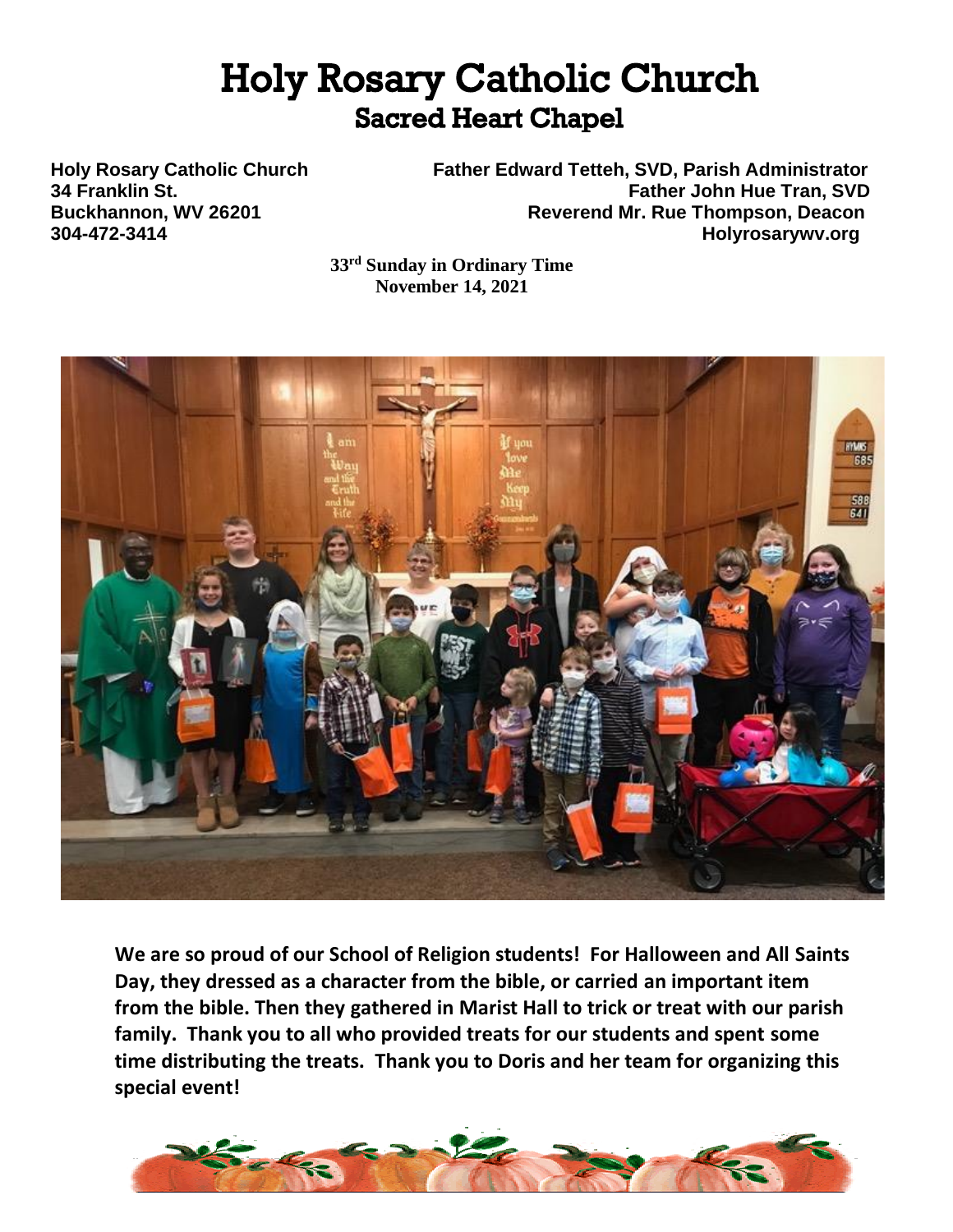## **Collection for Next Weekend**

Next week our special collection will support the Catholic Campaign for Human Development.

More than 38,000,000 people in the United States live in poverty. This collection supports programs that empower people to identify and address the obstacles they face as they work to bring permanent and positive change to their communities. Learn more about the Catholic Campaign for Human Development at www.usccb.org/cchd.

## **Thank You, Mike!**

As a sincere tribute to all of our veterans and their families, Mike Wilson will share a special "salute" in remembrance of all those brave men and women who have served our country. Thank you, Mike, for sharing your talents with us.



## $\bigstar$  Veterans Day:  $\bigstar$ **Thank You for Your Service!**

## Thanksgiving Mass

Are you thankful for all of the many gifts that our Lord has given you? Join us at our annual Thanksgiving liturgy on Thursday, November 25, at 9 am in Holy Rosary Church. Please wear your masks!

## **Looking for Couples to Lead**

We are looking for one or two couples to lead a marriage program at Holy Rosary Parish. We are just in the planning stages, but check out the insert in today's bulletin concerning "Together in Holiness." This diocesan program could be carried back to the parish as an important ministry to our couples here. Give it some thought, and talk to Father Ed if you are interested.

## **Praying the Rosary Before Mass**

Would you like to continue the rosaries before the week end masses? Would you be willing to volunteer to lead the rosary one day per month? We would be starting at 6:30 on Saturday

**Honoring Our Dearly Departed**

November is the month that we typically pray for those who have died. As part of our prayer, we at Holy Rosary will honor our deceased parishioners of the past year with candles on the altar in their honor during November. A candle will be placed in honor of:

Gene Stump Jeanette Willett Patricia Fallon Rodger Lundell William Stalnaker Francis Tad Boyle Martha Rose McNeal Louise Helmick Roland Ron Byrd Shirley Helmick Denna Bayless Steven Jarrell Amelia Derico

enough volunteers, we will set up a schedule.

or 8:30 on Sunday morning. If you are interested, please contact Diana Thompson at 472-1947 or dianathompson222@hotmail.com. If we have

> **St. Joseph Sunday Missals** The 2022 St. Joseph Sunday Missals are available for purchase in Marist Hall. The cost is \$3.50, and you may place your payment in the manila envelope provided by the missals.

**Blessing of Gravesites** November is a month dedicated to our dearly beloved who have died. During the month of November, Father Ed and Father John will be blessing the graves of your loved ones. If you would like to schedule a blessing, please contact the rectory.

## **Need Quiet Time for Prayer in the Church?**

Please, if you need quiet time with the Lord in the Church, do not hesitate to call the Parish Office or Father Ed.

### Remembering the Dead

During the month of November, we especially remember our beloved

dead with prayers, thoughts and Mass intentions. We are called to "remember our sisters and brothers who have gone to their rest." (Eucharistic prayer II) During this month, we will have our Remembrance Book but the process will be a bit different this year because of Covid. Please feel free to place all the names of your beloved dead on a piece of paper and place it in the collection basket. We will be happy to inscribe the names of those whom you wish to remember in this book for you, to avoid excessive touching of the book. The book will be kept on the side altar during November and we will pray for all of these special people during the month of November. Thank you for understanding this new process.

## **Confraternity of St. Nicholas** *For the Protection of All Children*

The Diocese of Wheeling-Charleston is establishing the Confraternity of St. Nicholas and you are invited to join. Members of the Confraternity will seek St. Nicholas' intercession for the protection of all youth from sexual abuse, human trafficking, pornography, and scandal. They will do so by prayer, fasting and good works. Members enjoy the intercession of St. Nicholas, great wonder worker, Bishop and patron of children. Online requests can be mad at: dwc.org/evangelization-and-catechesis/confraternity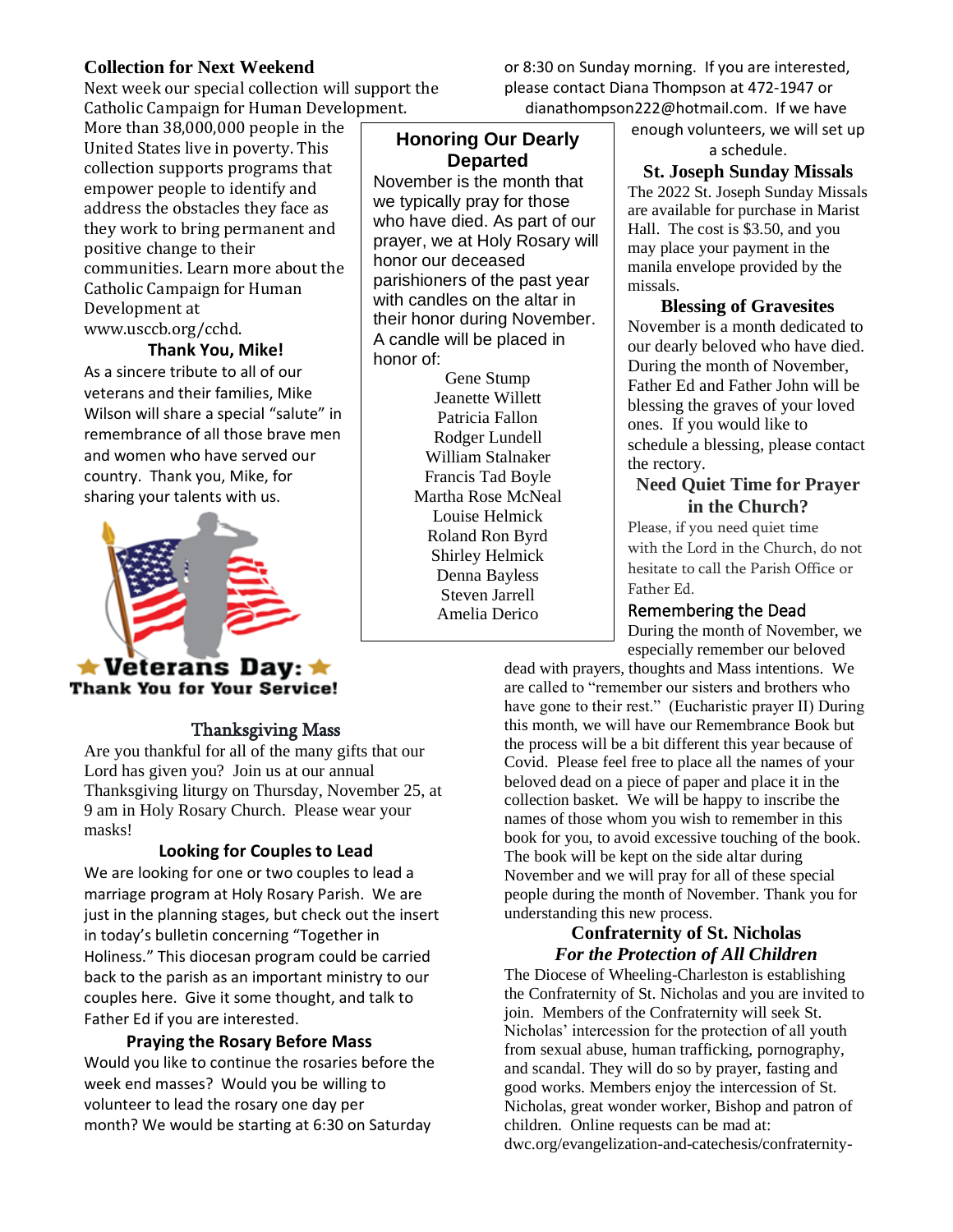of-st-nicholas. Written requests for admission can be sent to: Confraternity of St. Nicholas, 1311 Byron St., Wheeling, WV 26003.



Earlier this year. Pope Francis announced a worldwide synod to focus on the life and mission of the Church as we move forward together. The theme for this synod is, "For a Synodal Church: Communion, Participation and Mission." Pope Francis has asked us, the People of God, to take part in the synod-to "journey together" with our brothers and sisters in Christ along the path of renewal, guided by the Holy Spirit. The Holy Father has asked that every parish in the Diocese participate in this synod to listen to the living voice of the entire People of God.

Our parish will conduct synodal listening sessions on:

Questions 1-5: 6:30, Tuesday, December 7, 2021

Questions 6-10: 6:30pm, Thursday, December 9, 2021

Questions 1-5: 1pm, Tuesday January 11, 2022

Questions 6-10: 1pm, Thursday, January 13, 2022

Make Up sessions for Snow Days: 1pm, Tuesday, January 18, and January 20, 2022

All sessions will be held in the Holy Rosary parish hall.

The sessions will provide an opportunity for every member of our parish community to share our thoughts and feelings, but more importantly to discern how the Holy Spirit is guiding us in our journey together. Please join us for these important events.

#### **Our Sympathies**

Our sympathies are extended to Laurie Sims on the loss of her mother, Joan Wise, on October 30 in Wisconsin. Our prayers are with you and your family, Laurie! May God grant eternal rest to your mother and peace and comfort for you! **ARE YOU SOMEONE OR DO YOU KNOW SOMEONE WHO…**

**Has expressed an interest in becoming Catholic?** Has a child over the age of seven who has not been baptized? Was baptized Catholic as a child, but has not celebrated the Sacraments of Confirmation and Eucharist? We offer an opportunity to come together in a small group to learn more about our faith. Sessions focus on the teachings and experience of Church and prepare individuals to celebrate the Sacraments of Baptism, Confirmation, and Eucharist during the Easter season or whenever they are ready. Sessions start at 6pm on SUNDAY, NOVEMBER 14, in the parish hall. Additionally, afternoon sessions will be held in the parish center at 10:30am on Wednesdays, starting November 17.

**Please remember in your prayers:**

Bertha Small, Kate Deasy, Rosemary Austin, Phil Halligan, Randy Trent, Macyah Riley, Karen Trent, Matthew Linger, Seth Poling, Cathy Lipscomb, Freddy Caimotto, James Barton, Darell Hyre, Diane Hyre, Vicki Dibble, Eric Harkness, Pat Daigneault, Duane Lohr, Jeff Ball, Jane Baxter, Shaelyn Posey, P.T. Garton, Jalen

Welcome, Dennis Cortes, Kay Sienkiewicz, Danny Morgan, Gene Zara, Paula Ball, Janine Robinson, Elaine Katai, Terry McKisic and Tori Odom, Andrew Schmidt, Gay Little, Denise Karlen, Jim Hawkinberry, Sandy Derico, Tim Dewitt and Family, Ellie McCarthy, Linus Deasy, Shanna Ericcson, Linda Coyner.

## **Please pray for men and women in the military.**

#### Please pray for our Homebound:

Mary Stump, Anna Stalnaker, Ron Frye, Rocena Asbury, John Sneberger, Lorraine McLean, James McCartney, Nancy Beverlin, Shirley Linger, William McLean, Anna Powell, Barbara Elmore, Helena Bessinger, Virginia Cerullo, Alan and Jimmie Jo Simmon, Barbara Hillberry.

**FORMED** PICK OF THE WEEK Nov 14, 2021

To set up your free account visit formed org/signup and select our parish

#### ST. GIUSEPPE MOSCATI: DOCTOR TO THE POOR

The inspiring true story of the holy Franciscan priest and theologian who won a famous debate against the Dominicans in the thirteenth century, in which he defended Our Lady's great privilege of her Immaculate Conception. Filmed in beautiful ancient monastery locations in Europe. Scotus is revealed as a humble and courageous apostle of the Faith against the oppressive anti-Catholic government in power.



## **Celebrate With your Parish Family!**

Now accepting November celebrations!

| November 8  | Carroll Westfall |                    |
|-------------|------------------|--------------------|
| November 9  | Kristen Sayre    | <b>Stewardship</b> |
| November 10 | Patty Sayre      | Last Week's        |
| November 16 | Amelia Derico    | Collection         |
| November 17 | Ed Poach         | Envelopes: \$2,757 |
| November 17 | Mary Kriner      | Loose: \$159       |
| November 19 | John Kriner      |                    |
| November 20 | Reese Allbright  | Attendance:        |
| November 24 | Sarah Ziems      | $11/6 - 40$        |
| November 25 | Mary Derico      | $11/7 - 85$        |
|             |                  |                    |

#### **ARE YOU MISSING OUT?**

We send out a Flocknote email every day to our parishioners--uplifting Bible quotes, stories about Catholics in American History, the bulletin, online Mass from Elkins, FORMED.org programs. We email prayer requests and prayers answered. If you're not getting Flocknote, you're missing out on important information about your parish! Let us know if you'd like to be on the email list by calling the parish office at 304-472-3414 or emailing **HRCCWV@gmail.com**.

|                |                   | Nov. 13 Nov. 14 Nov. 20 Nov. 21 |            |               |
|----------------|-------------------|---------------------------------|------------|---------------|
| Lectors        | Mary B.           | Linda H.                        | Sr.Fran    | Jalna J.      |
| Greeters       | Cheryl &<br>Jerry | Tray<br>Murphy                  | John. K    | Rosanne<br>W. |
| <b>Servers</b> | volunteers        | volunteers                      | volunteers | volunteers    |